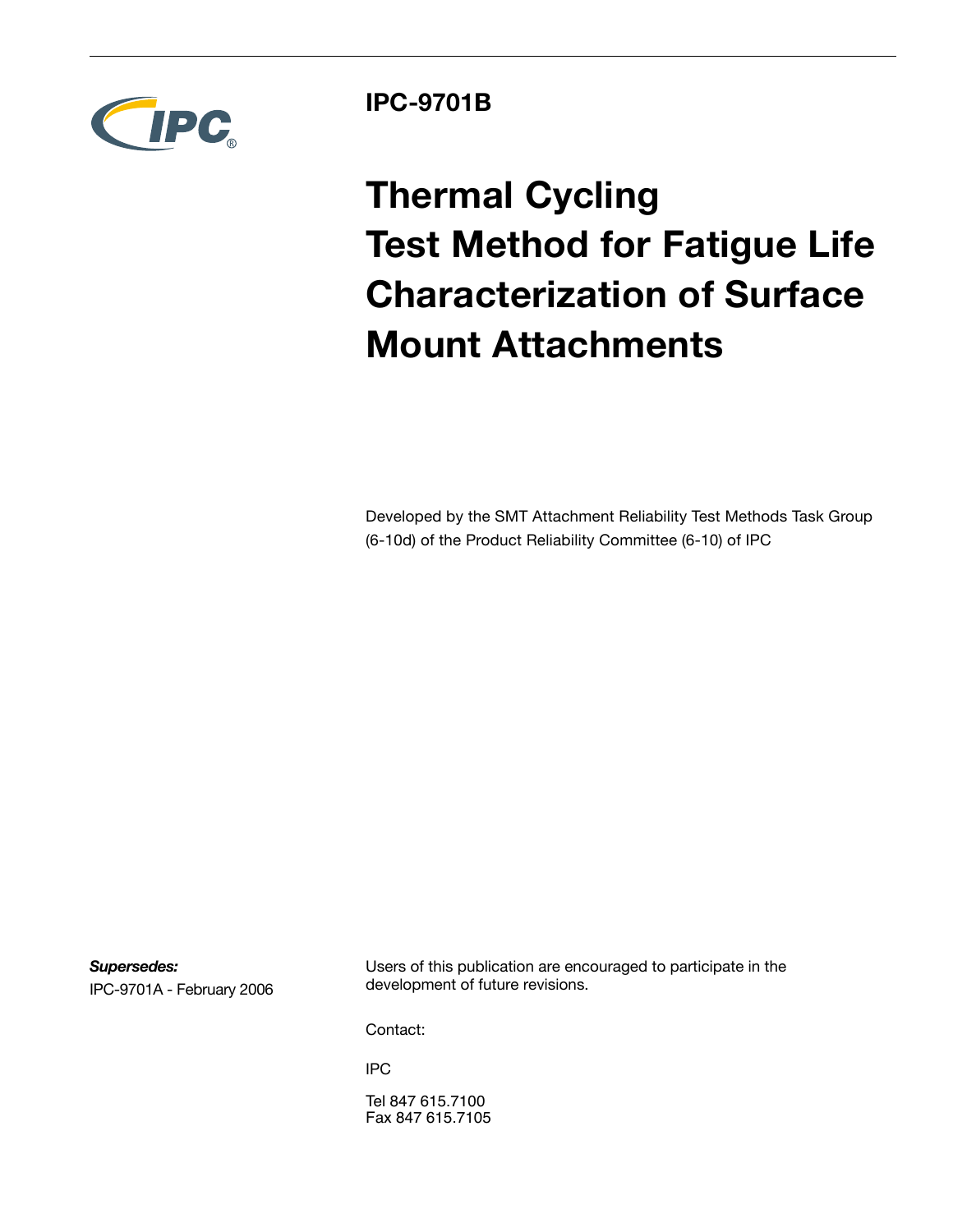# **Table of Contents**

| 1.0     |                                                                               |
|---------|-------------------------------------------------------------------------------|
| 1.1     |                                                                               |
| 1.2     |                                                                               |
| 1.3     |                                                                               |
| 1.4     |                                                                               |
| 2.0     | APPLICABLE DOCUMENTS1                                                         |
| 2.1     |                                                                               |
| 3.0     | TERMS, DEFINITIONS AND CONCEPTS  1                                            |
| 3.1     |                                                                               |
| 3.2     |                                                                               |
| 3.2.1   |                                                                               |
| 3.3     |                                                                               |
| 3.3.1   |                                                                               |
| 3.3.2   |                                                                               |
| 3.3.3   | Solder Creep-Fatigue Models. 2                                                |
| 3.3.4   |                                                                               |
| 3.4     |                                                                               |
| 3.4.1   | Working Zone $\dots \dots \dots \dots \dots \dots \dots \dots 2$              |
| 3.4.2   |                                                                               |
| 3.4.4   | Maximum Sample Temperature, Ts(max)  2                                        |
| 3.4.5   | Maximum Nominal Temperature, $T(max) \dots 2$                                 |
| 3.4.6   | Minimum Sample Temperature, Ts(min) 2                                         |
| 3.4.7   | Minimum Nominal Temperature, T(min) 2                                         |
| 3.4.8   |                                                                               |
| 3.4.9   |                                                                               |
| 3.4.10  |                                                                               |
| 3.4.11  |                                                                               |
| 3.4.12  | Cycle Time $\ldots \ldots \ldots \ldots \ldots \ldots \ldots \ldots \ldots 3$ |
| 3.4.13  |                                                                               |
| 3.4.14  | Maximum Cyclic Strain Range3                                                  |
| 3.4.15  |                                                                               |
| 3.4.16  |                                                                               |
| 3.4.17  |                                                                               |
| 3.4.18  |                                                                               |
| 3.4.19  |                                                                               |
| 3.4.20  |                                                                               |
| 3.4.21  |                                                                               |
| 3.5     | Statistical Failure Distribution Concepts 4                                   |
| 3.5.1   | Statistical Failure Distribution 4                                            |
| 3.5.1.1 | Weibull Slope or Shape Factor, Beta 4                                         |
|         |                                                                               |

| 3.5.1.2 |                                                   |
|---------|---------------------------------------------------|
| 3.5.1.3 |                                                   |
| 3.5.1.4 |                                                   |
| 3.6     |                                                   |
| 3.6.1   | Accelerated Reliability Test  4                   |
| 3.6.2   |                                                   |
| 3.6.3   |                                                   |
| 3.6.4   |                                                   |
| 3.7     | Understanding Solder Attachment Technology. . 4   |
| 3.7.1   | Solder Attachment Technology 4                    |
| 3.7.2   |                                                   |
| 3.7.3   | Microstructure and Crack Propagation 4            |
| 3.7.4   | Life prediction models and acceleration factors 5 |
| 4.0     |                                                   |
| 4.1     |                                                   |
| 4.2     |                                                   |
| 4.3     |                                                   |
| 4.3.1   |                                                   |
| 4.3.1.1 |                                                   |
| 4.3.1.2 | Component Documentation Requirements 6            |
| 4.3.2   |                                                   |
| 4.3.2.1 | Test Board Design Requirements 7                  |
| 4.3.3   |                                                   |
| 4.4     | Accelerated Temperature Test Methods  8           |
| 4.4.1   |                                                   |
| 4.4.2   |                                                   |
| 4.4.2.1 |                                                   |
| 4.4.3   |                                                   |
| 5.0     | <b>CHARACTERIZATION TEST REQUIREMENTS10</b>       |
| 51      | Thermal Cycling Parameters<br>10                  |
| 5.1.1   | Temperature Cycle Condition 10                    |
| 5.2     |                                                   |
| 5.3     |                                                   |
| 5.4     |                                                   |
| 6.0     |                                                   |
| 6.1     |                                                   |
| 6.2     | Failure Analysis Procedures  11                   |
| 6.3     | Advantages and disadvantages of destructive       |
| 6.4     | Construction Analysis Procedure  12               |
|         |                                                   |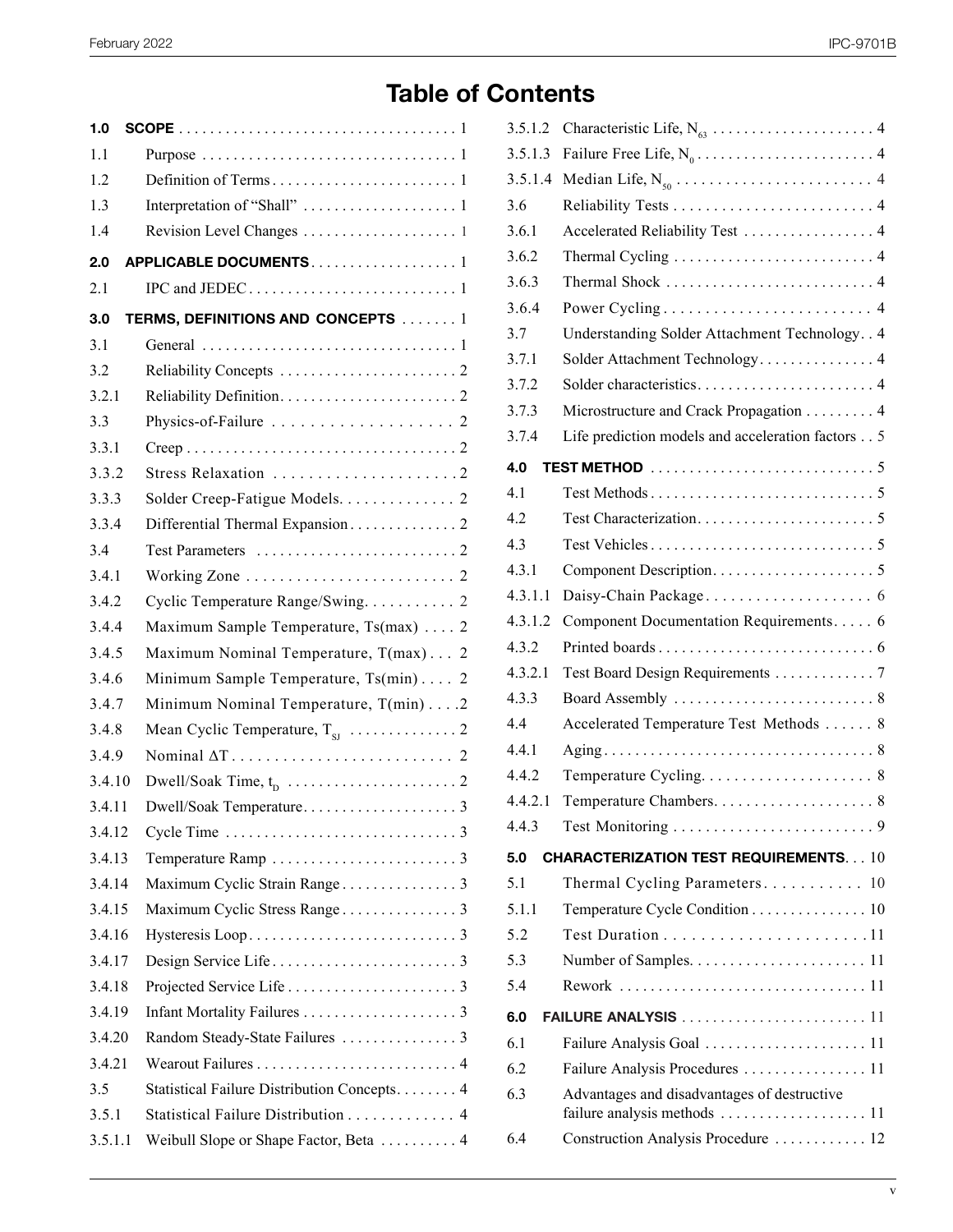| 6.5 | Data and Failure Analysis Documentation |
|-----|-----------------------------------------|
| 7.0 |                                         |
| 7.1 |                                         |
| 72  |                                         |
| 8.0 | <b>REFERENCES FOR INFORMATION</b>       |

#### **Tables**

| Table 4-1 | Temperature Cycling Characterization<br>Test Parameters and Conditions 5 |
|-----------|--------------------------------------------------------------------------|
|           | Table 4-2 Continuous Test Monitoring Requirements 9                      |

#### **Figures**

| Figure 3-1 Representative Temperature Profile for |
|---------------------------------------------------|
| Thermal Cycle Test Conditions $\dots \dots \dots$ |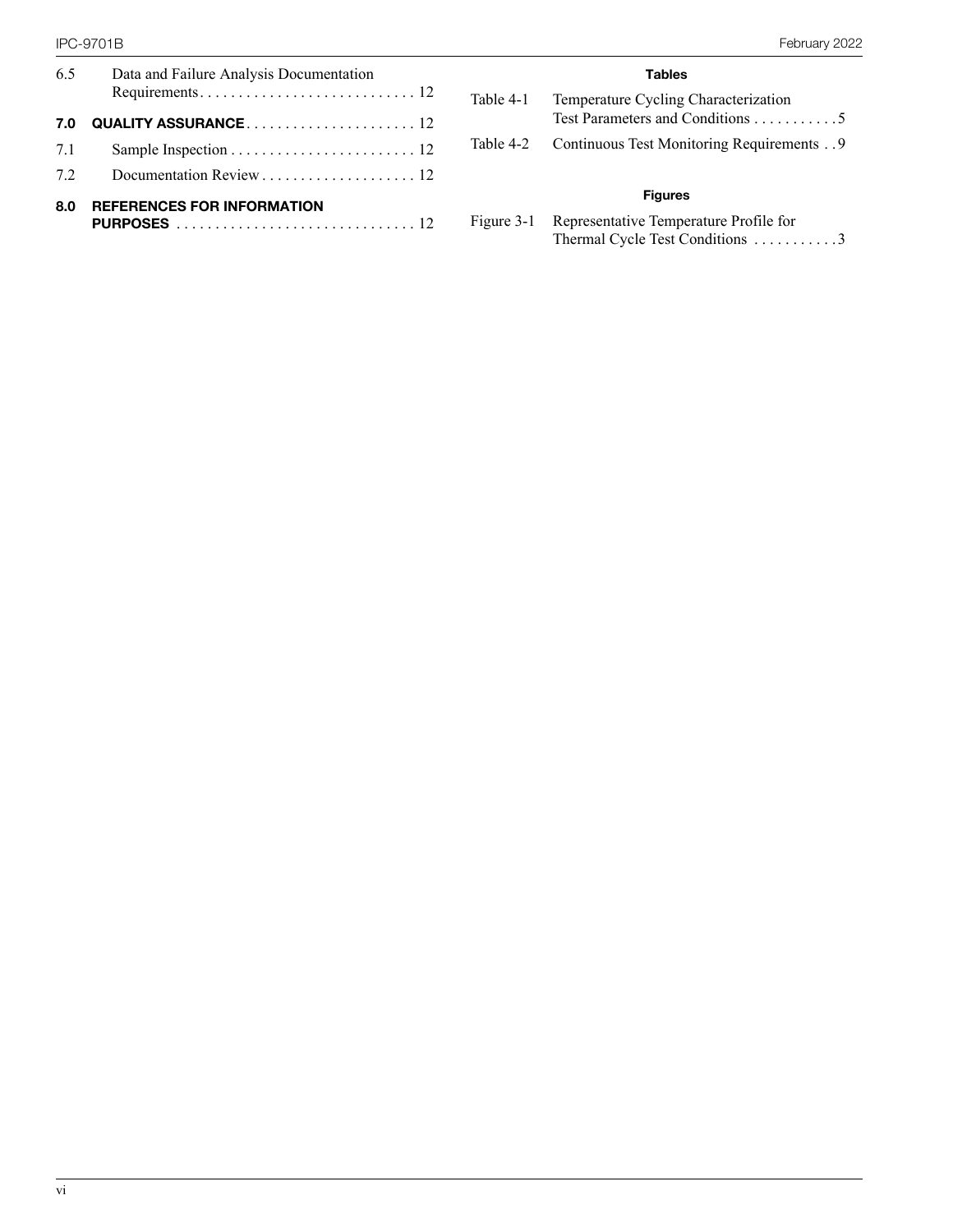## **Thermal Cycling Test Method for Fatigue Life Characterization of Surface Mount Attachments**

#### **1.0 SCOPE**

This specification establishes a thermal cycling test method to characterize the fatigue lifetimes of surface mount solder attachments of electronic assemblies. The surface mount devices may be solder-attached to rigid, flexible or rigid-flex printed boards. The characterization results can be used to predict field lifetime of solder attachments for the use environments and conditions of electronic assemblies.

**1.1 Purpose** The purpose of this document is to provide a standardized thermal cycling characterization method and reporting procedure of surface mount solder attachment for use in the study of processes and parameters, and for analytical prediction of solder joint reliability.

**1.2 Definition of Terms** The definition of all terms used herein **shall** be as specified in IPC-T-50, except as otherwise specified in Section 3.

**1.3 Interpretation of "Shall"** The imperative form of the verb, is used throughout this specification whenever a requirement is intended to express a provision that is mandatory. Deviation from a ''**shall**'' requirement may be considered if sufficient data is supplied to justify the exception.

The words ''should'' and ''may'' are used whenever it is necessary to express non-mandatory provisions. ''Will'' is used to express a declaration of purpose.

To assist the reader, the word ''**shall**'' is presented in bold characters.

**1.4 Revision Level Changes** The document scope was narrowed for improved alignment with actual industry usage of the standard, focusing on board-level solder attach thermal cycle characterization. Qualification is outside the scope of this document. This resulted in deletion of various comments, sections, and tables not strictly applicable to the refined scope. Wording was revised for improved clarity, accuracy, consistency, and comprehension. While not the focus, other failure modes and mechanisms may be found using this test method.

#### **2.0 APPLICABLE DOCUMENTS**

The following documents are applicable and constitute a part of this specification to the extent specified herein. Subsequent issues of, or amendments to, these documents will become a part of this specification.

#### **2.1 IPC1 and JEDEC2**

**IPC-T-50** Terms and Definitions for Interconnecting and Packaging Electronic Circuits

**IPC-D-279** Design Guidelines for Reliable Surface Mount Technology Printed Board Assemblies

**IPC-A-600** Acceptability of Printed Boards

**IPC-2221** Generic Standard on Printed Board Design

**IPC-6012** Qualification and Performance Specification for Rigid Printed Boards

**IPC/JEDEC J-STD-033** Packaging and Handling of Moisture Sensitive Non-Hermetic Solid State Surface Mount Device

**IPC-1602** Standard for Printed Board Handling and Storage

**IPC-TM-650** Test Methods Manual

**IPC 9241** Guidelines for Microsection Preparation

#### **3.0 TERMS, DEFINITIONS AND CONCEPTS**

**3.1 General** To ensure the reliability of the solder attachment of surface mounted electronic components to a printed board, Design for Reliability (DfR) procedures (see IPC-D-279), and verification by reliability stress-testing are recommended.

During use, surface mount solder attachments can be subjected to a variety of loading conditions which can lead to premature failure. The underlying assumption is that the solder joints have been properly wetted, forming a good metallurgical bond between the solder and the base metal of the component and printed board (PB). This assures that early failures are not infant-mortalities due to defective solder joints.

<sup>1.</sup> www.ipc.org 2. www.jedec.org